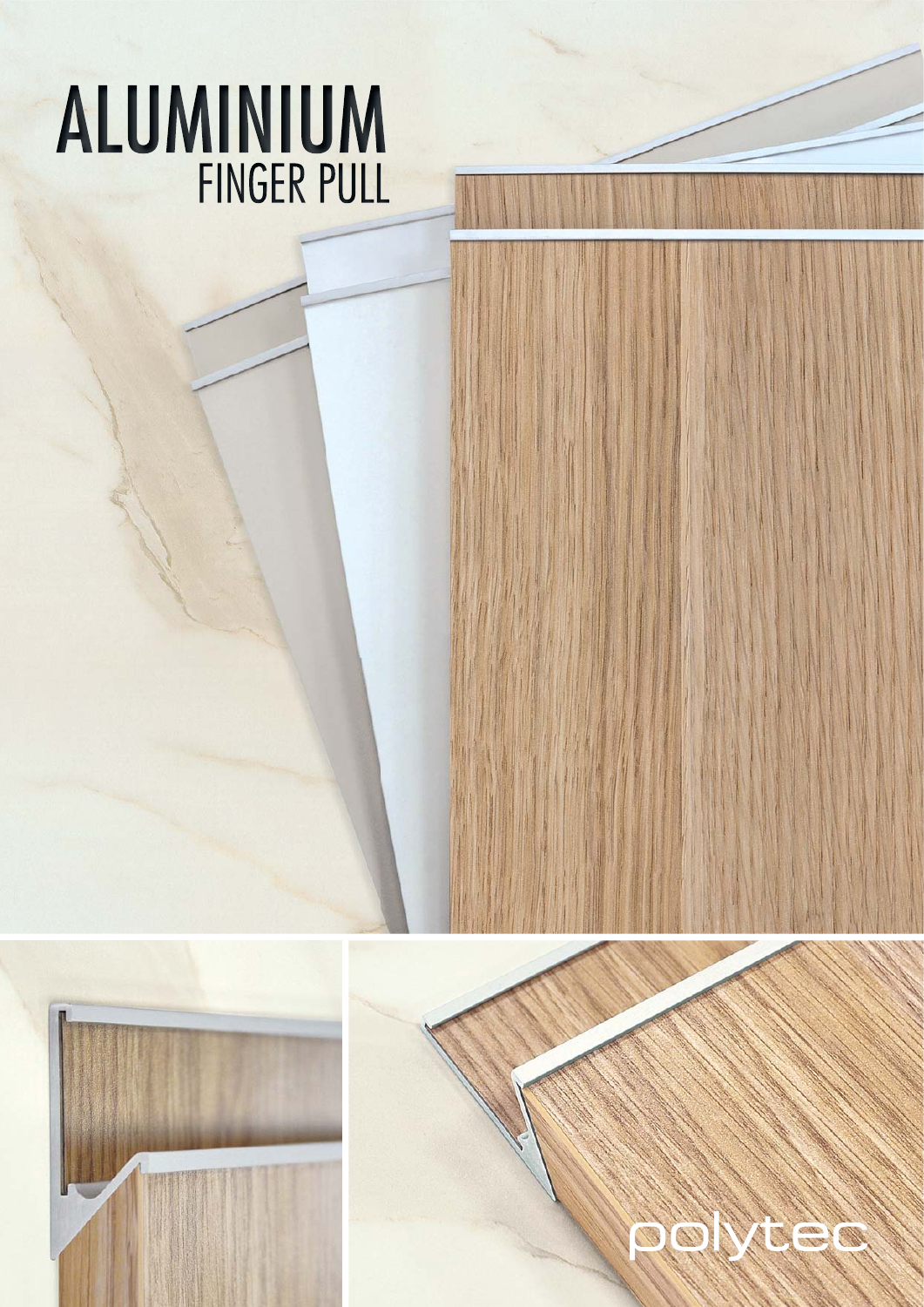polytec's Aluminium Finger Pull door profile introduces a new and exciting way to add an extra level of interest to your kitchen design while creating modern aesthetics through clean lines.



Available finishes  $M = M$ att **S** = Sheen

#### **LEGATO** super matt range

| Crisp White | <b>Bone White</b>                                                                                                                       | Montage | Bespoke | Castel | Serene |
|-------------|-----------------------------------------------------------------------------------------------------------------------------------------|---------|---------|--------|--------|
|             |                                                                                                                                         |         |         |        |        |
|             |                                                                                                                                         |         |         |        |        |
|             |                                                                                                                                         |         |         |        |        |
| Papyrus     | Silk                                                                                                                                    |         |         |        |        |
|             | Darker colours will show superficial wear and tear more readily than lighter coloured surfaces<br>and reauire more care and maintenance |         |         |        |        |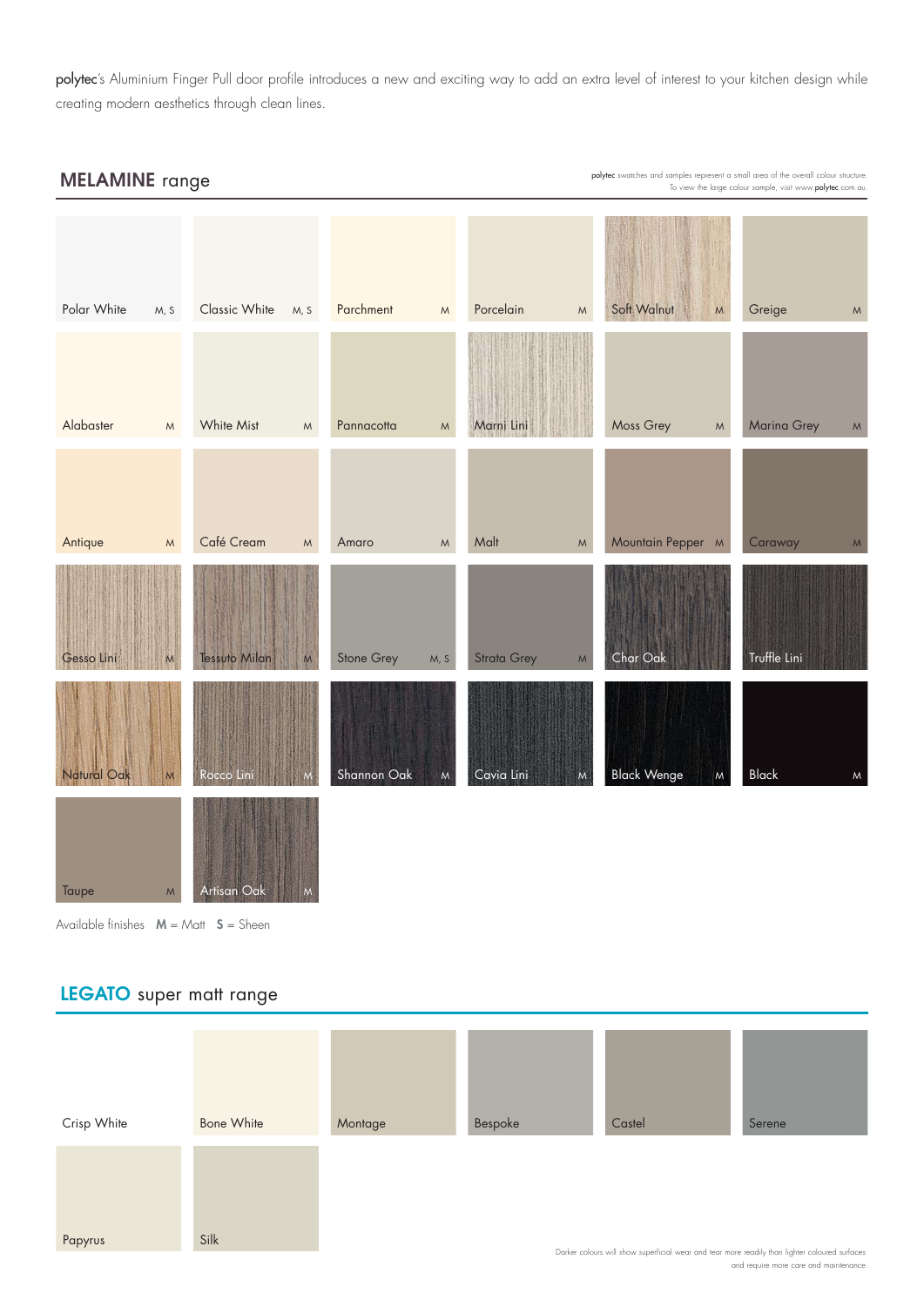# **ULTRAGLAZE** gloss range

polytec swatches and samples represent a small area of the overall colour structure. To view the large colour sample, visit www.polytec.com.au.

| Artic Ice      | Pearl Metallic           | Cream      | Soft Grey             | Anthracite Metallic | Raven Metallic |
|----------------|--------------------------|------------|-----------------------|---------------------|----------------|
| Superior White | Royal Oyster             | Paris Grey | Champagne<br>Metallic | Lava                | Phantom Black  |
| Cloudy Grey    | <b>Premiere Metallic</b> |            |                       |                     |                |

# **CREATEC** ultra high gloss range

| New Ultra White | Café Cream | <b>Strata Grey</b> | Graphite | Cinder | Black |
|-----------------|------------|--------------------|----------|--------|-------|
| Parchment       | Malt       | Stone Grey         |          |        |       |

### **RAVINE** embossed wood grain range